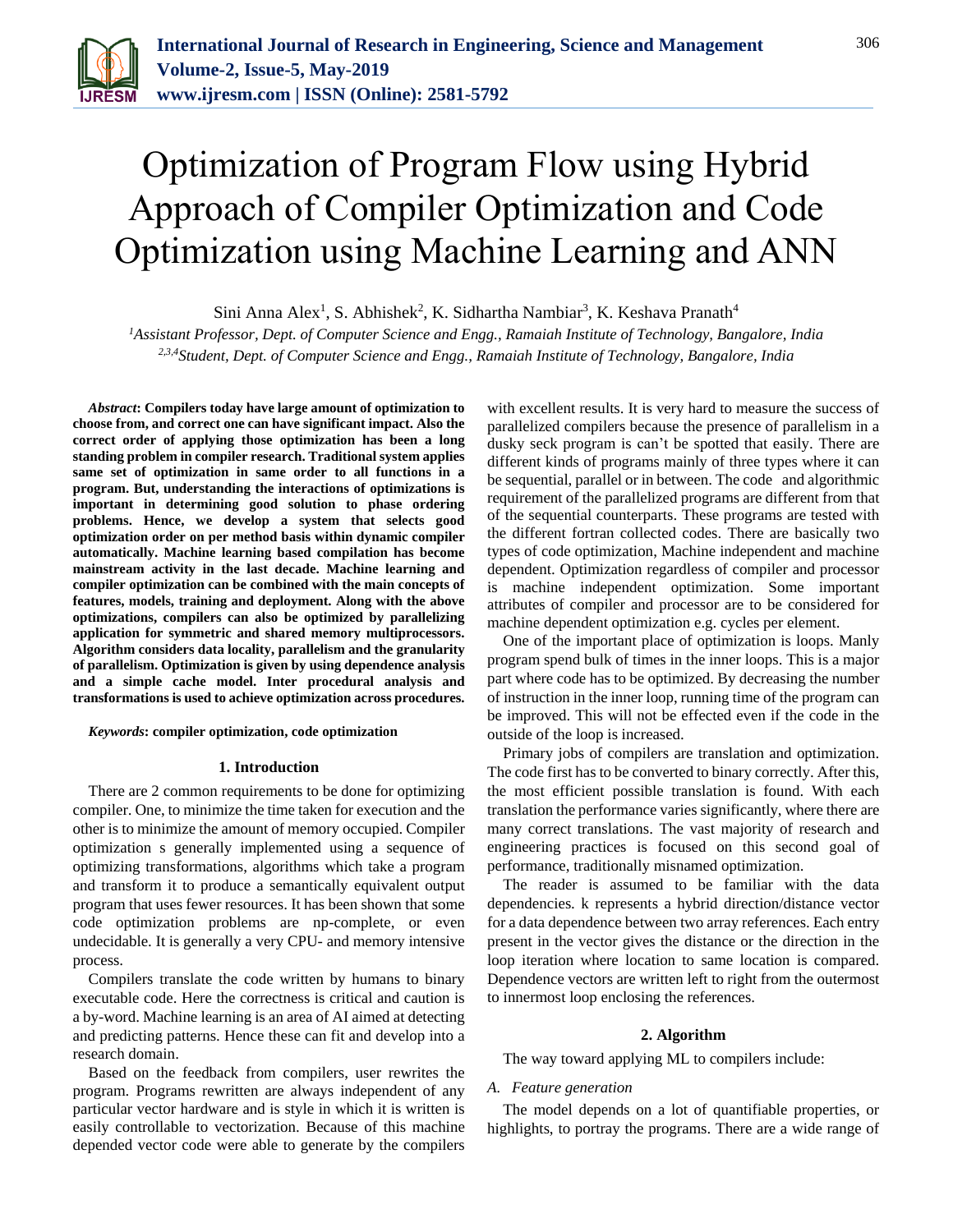

features that can be utilized. These incorporate the static data structures that is from the program source code or the compiler transitional portrayal, (for example, the quantity of guidelines or branches), dynamic profiling data, (for example, execution counter qualities) acquired through runtime profiling, or a mix of the both.

Changes that improves the code: Code Motion, Reduction in strength, Common Subexpression Elimination, Loop Unrolling.

## **3. Procedure**

Data Generation, Feature Search

#### *A. Learning model*

The second step is to utilize training data to infer a model utilizing a learning calculation. In contrast to different uses of ML, we normally create our very own training data utilizing existing applications or benchmarks. The compiler designer will choose preparing programs which are run of the mill of the application area. For each preparation program, we figure the element esteems, gathering the program with various improvement choices, and running and timing the accumulated pairs to find the best performing choice. This procedure produces, for each preparation program, a preparation case that comprises of the element esteems and the ideal compiler alternative for the program. Mostly three sorts of ANN models are available single layer feed forward system, Multilayer feed forward system and repetitive system.

Optimize–Uses loop permutation and tiling on a single nest to exploit data locality and parallelism.

The steps involved in algorithm:

Reference Groups,

Loop Cost in Terms of Cache Lines

Memory Order

Achieving Memory Order

Tiling for Parallelism

Fuser–Incorporating loop fusion and distribution to enable Optimizer on a single nest and to increase the granularity of parallelism across multiple nests. Beginning with the innermost loop ln in a nest, the algorithm divides the statements into strongly connected regions scrs based on the dependences.

# *B. Intra and Internest Parallelization*

We consolidate Optimize and Fuser to upgrade circle settles inside a solitary strategy. We call this algorithm Parallelize. It combines fusion and distribution with Optimize to acquaint powerful parallelism and with improve the granularity of parallelism accomplished. Parallelize–Combines Optimize and Fuser, resulting in an effective intraprocedural parallelization algorithm for loop nests.

# *C. Loop distribution*

If a loop nest cannot be parallelized effectively using Optimize. Distribution algorithm. Beginning with the innermost loop ln in a nest, the algorithm Distribute divides the statements into strongly connected regions scrs based on the

dependences.

## *D. Loop fusion*

Loop fusion merges multiple loops with conformable headers into a single loop. Two loop headers are conformable if they have the same number of iterations and are both either sequential or parallel loops. It is safe if it does not reverse any dependencies between candidate loops. We only perform safe fusions. Our goal is to maximize parallelism. Subject to this constraint, we then minimize the number of parallel loops. Fusion does not combine two parallel loops when dependences would force the resulting loop to execute sequentially.

## *E. Deployment*

In the final step, the learned model is embedded into the compiler to anticipate the best streamlining decisions for new projects. To make a prediction, the compiler first extracts the features of the input program, and then feeds the extracted feature values to the learned model to make a prediction. Enabler: Inter procedural Analysis and Transformation

We introduce two new inter procedural transformations:

- 1. *Loop embedding–*which pushes a loop header into a procedure called within the loop, and
- 2. Loop extraction–which extracts an outermost loop from a procedure body into the calling procedure.

The following subsections first review the inter procedural analysis we need and, then, describe the extensions to the loop transformation, and our use of inter procedural transformations.

For our experimental validation, we take measure our algorithm's ability to match or exceed performance on parallel programs written by programmers who thought and cared about parallel performance, not dusty deck sequential programs. The standard estimation is therefore a hand coded parallelized program. We assembled programs written for a variety of parallel machines. We eliminated all the parallel loops and synchronization to create sequential versions of each program. We then applied our algorithm to these sequential versions. The compiler was required to utilize its examination and calculations to parallelize the program.

#### **4. Results**

Experimental results demonstrate that profiles of program can be used for optimization of code.

| Table 1                                    |  |
|--------------------------------------------|--|
| Speed ups over sequential program versions |  |

| Speed-ups over the sequential version on a 19 Processor Sequent |              |      |          |     |                           |      |         |  |  |
|-----------------------------------------------------------------|--------------|------|----------|-----|---------------------------|------|---------|--|--|
| Name                                                            | Optimization |      | Analysis |     | <b>Entire Application</b> |      |         |  |  |
|                                                                 | hand         | opt  | hand     | opt | hand                      | opt  |         |  |  |
| Seismic                                                         | 3.0          | 7.9  |          |     | 9.1                       | 12.3 | 35%     |  |  |
| <b>BTN</b>                                                      | 2.0          | 3.9  | $-6.1$   | 1.0 | 3.2                       | 4.1  | 28%     |  |  |
| Erlebacher                                                      | 13.8         | 15.0 |          |     | 13.2                      | 14.2 | 7%      |  |  |
| Interior                                                        | 6.9          | 10.4 | 6.9      | 5.2 | 6.9                       | 6.9  | 0%      |  |  |
| Control <sup>®</sup>                                            |              |      |          |     | 3.8                       | 3.8  | 0%      |  |  |
| Direct                                                          |              |      |          |     | 2.4                       | 2.4  | 0%      |  |  |
| <b>ODE</b>                                                      |              |      |          |     | 3.4                       | 3.4  | 0%      |  |  |
| Multi                                                           |              |      | 15.1     | 1.0 | 5.3                       | 1.0  | $-530%$ |  |  |
| Linpackd                                                        |              | 16.5 |          |     |                           | 9.2  | NA      |  |  |